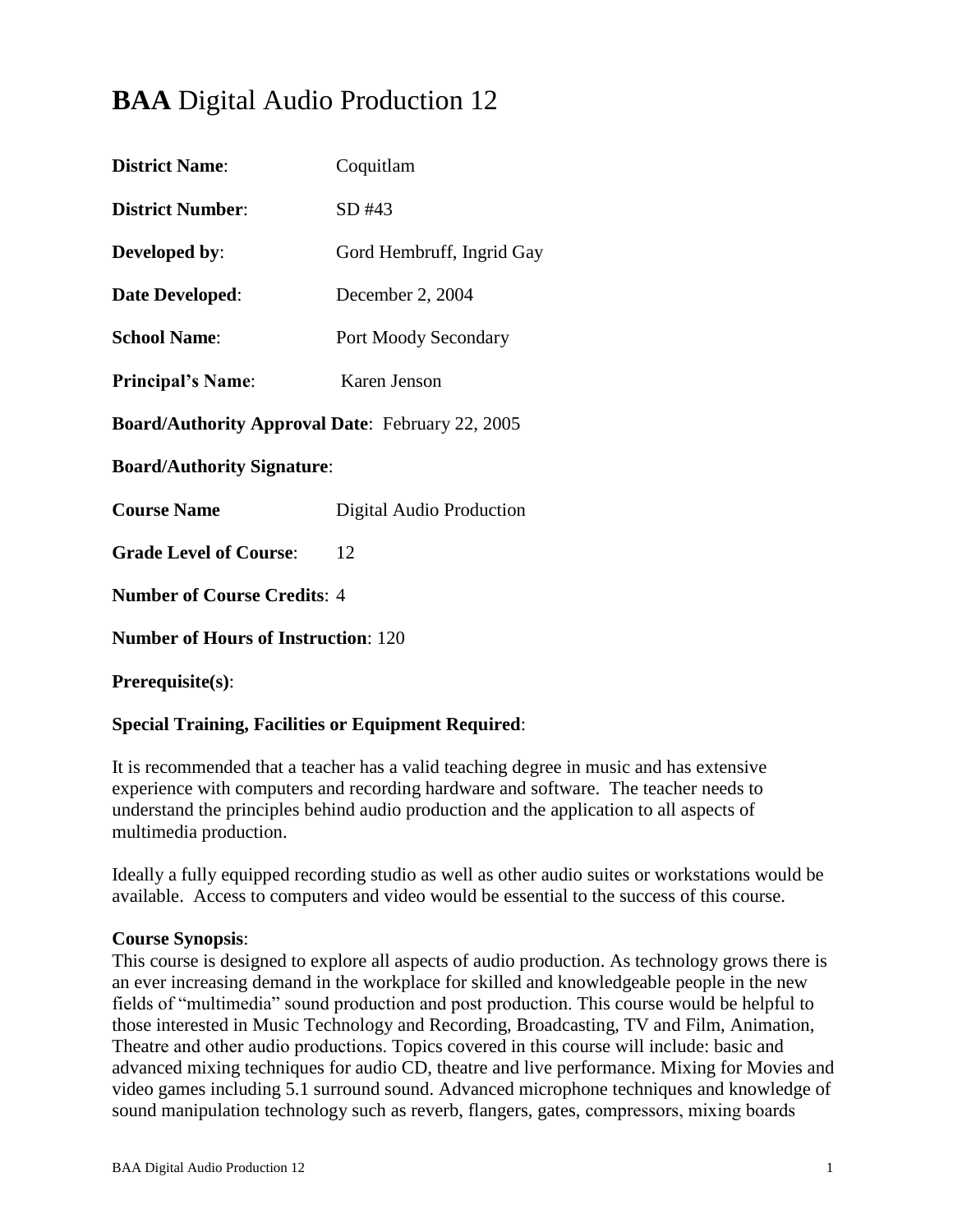etc.Voice overs, synchronization and "Foley" Artistry will be covered as well as arranging and mixing existing music for multimedia and writing original music using the latest technology.

# **Rationale**

The rationale of this course is to build upon the knowledge gained in Recording Arts and Sciences 11. This course is designed to expand this knowledge using the new technology involved with Multimedia. Multimedia here can be defined as the integration of all aspects of sound reproduction with audio CD's, TV, film, video games and internet broadcasting.

# **Organizational Structure**:

| <b>Unit/Topic</b>  | <b>Title</b>                                     | <b>Time</b> |
|--------------------|--------------------------------------------------|-------------|
| Unit 1             | Fundamentals of the recording arts               | 15          |
| Unit 2             | Foley and Sound Effects and Voice overs          | 20          |
| Unit 3             | Artistic considerations pertaining to multimedia | 25          |
| Unit 4             | Integration of Technologies                      | 25          |
| Unit 5             | Application of Digital Audio Production          | 35          |
| <b>Total Hours</b> |                                                  | 120         |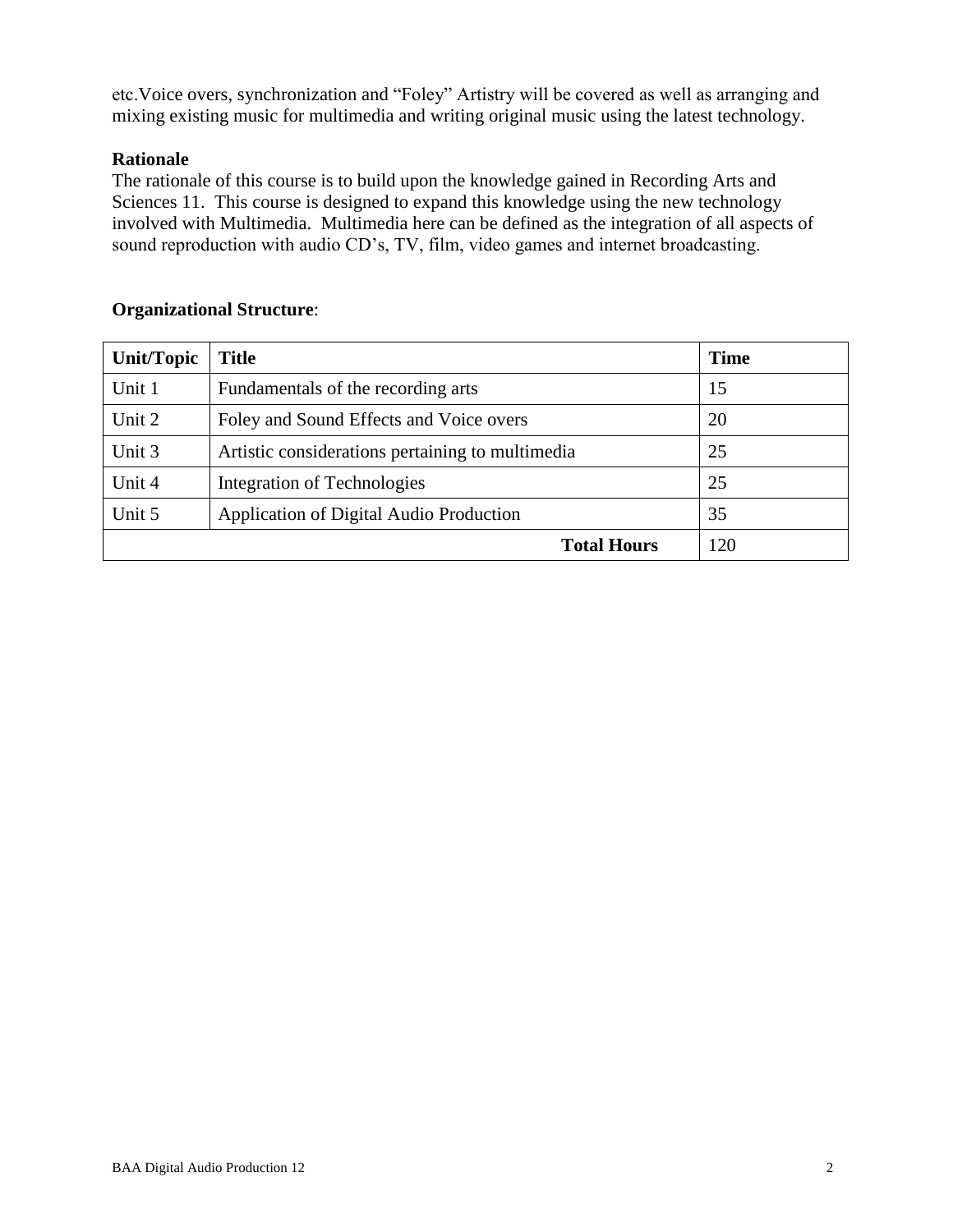# **Unit/Topic/Module Descriptions**:

#### **Unit 1**:**Fundamentals of the recording arts 15 Hours**

Students will review the aspects of recording technology.

#### **Curriculum Organizers: Context - Understanding the structure of Sound**

*It is expected that students will:*

- identify and record how sound is formed and transmitted through concepts learned
- identify and record how sound is manipulated and digitally processed
- identify and record how sound is stored and transmitted

### **Curriculum Organizers: Application of Technology - Microphone Techniques**

*It is expected that students will:*

- demonstrate a knowledge of different microphone types
- demonstrate a knowledge of pick-up patterns
- demonstrate a knowledge of microphone placement

# **Curriculum Organizers: Application of Technology - Mixing Techniques**

- perform simple cable routing
- perform simple level mix to stereo
- demonstrate knowledge of auxillary hardware and software plug-ins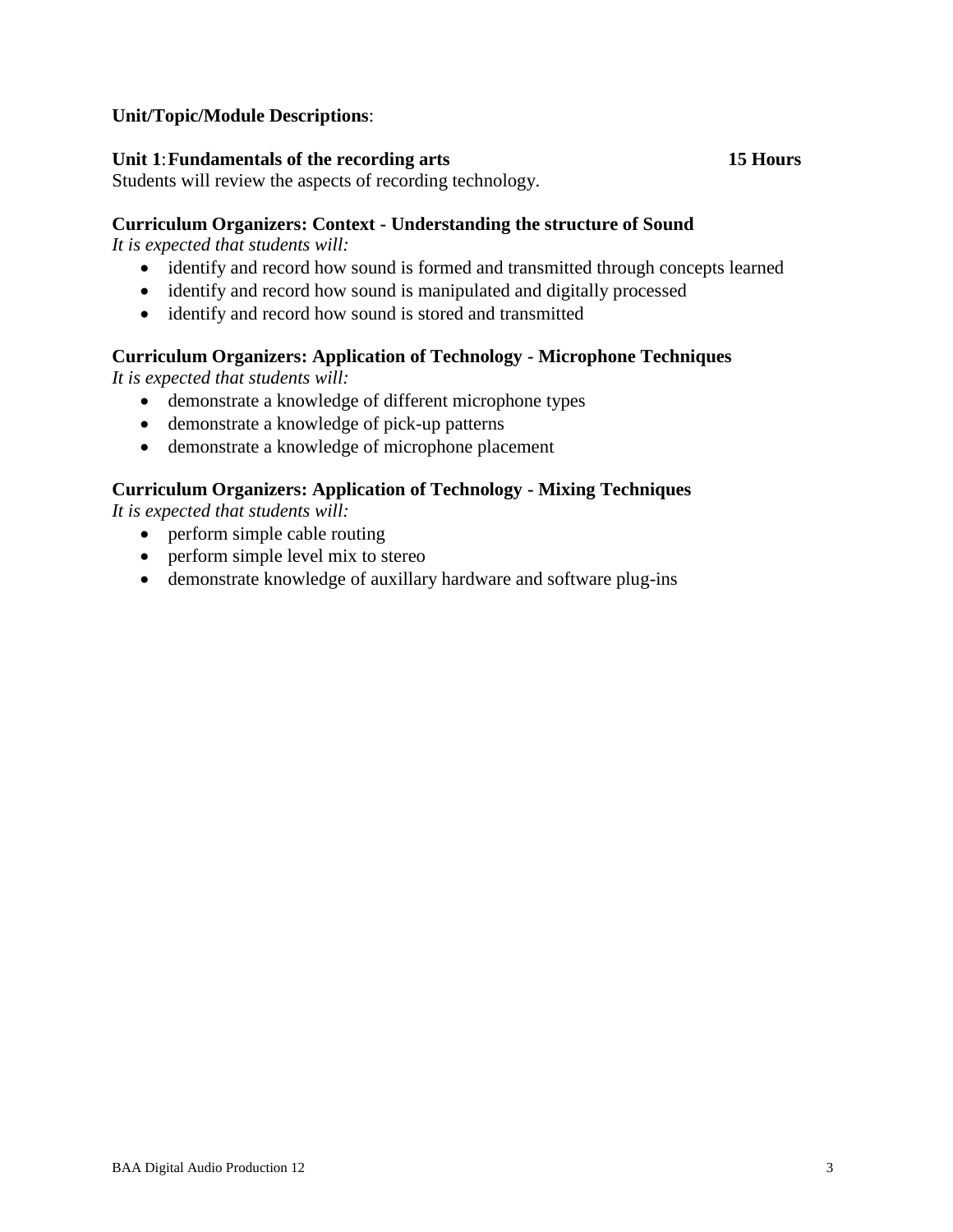### **Unit 2**:**Foley and Sound Effects and Voice overs 20 Hours**

Students will learn the art of foley and other non-musical recording

#### **Curriculum Organizers: Context - The Art of Foley**

*It is expected that students will:*

- understand the definition and meaning of Foley
- demonstrate an understanding of standard Foley practices and equipment
- demonstrate an understanding of the appropriate mixing techniques for this equipment

### **Curriculum Organizers: Application of Technology - Sound Effects**

*It is expected that students will:*

- demonstrate an understanding of the definition and meaning of sound effects
- demonstrate the ability to acquire sound effects by a variety of means

### **Curriculum Organizers: Application of Technology - Voice-overs**

- compare and contrast different uses of the voice
- compare and contrast various mixing techniques and microphone types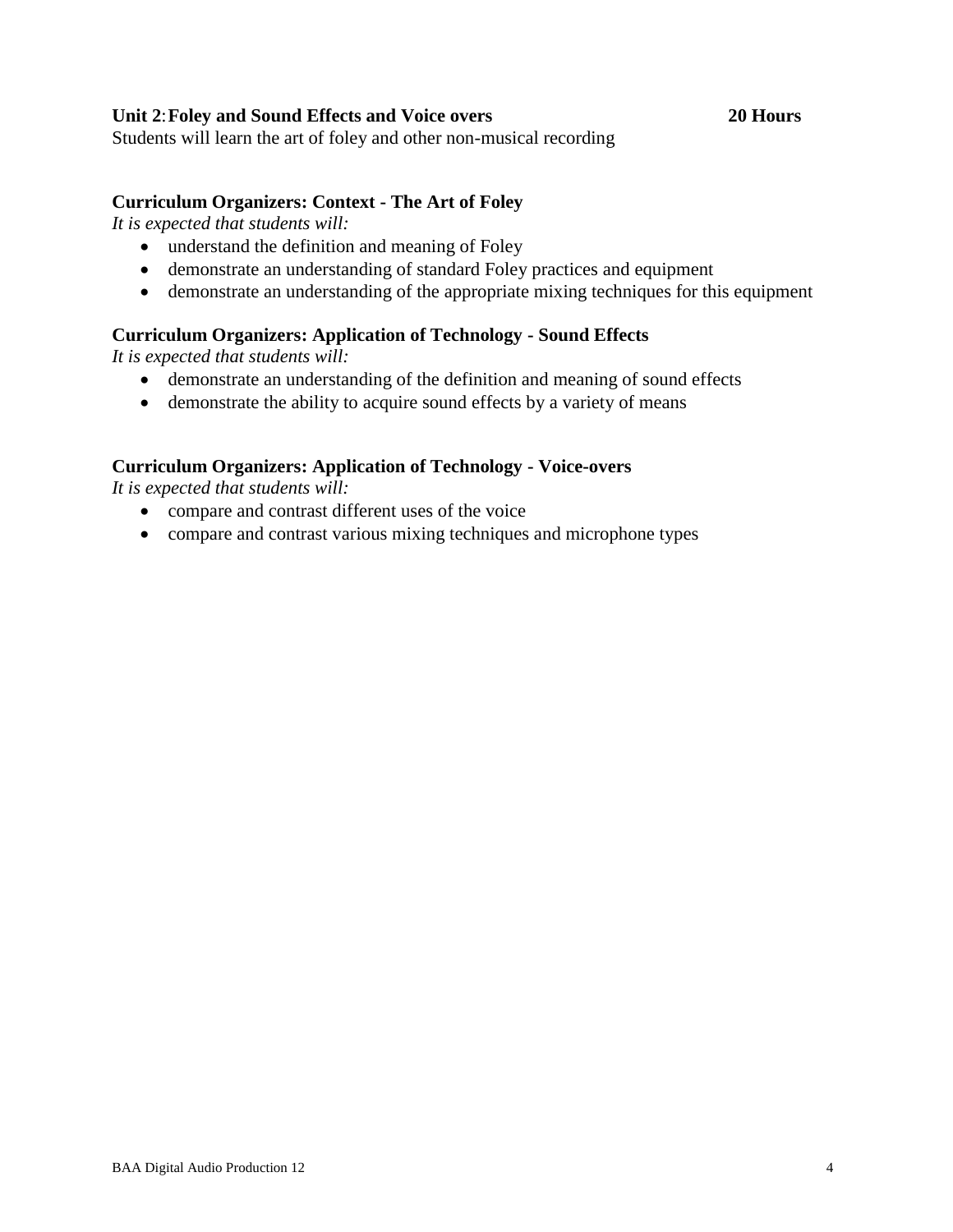# **Unit 3:Overview: Artistic considerations pertaining to multimedia 25 Hours**

Students will be introduced to the history of sound on film and artistic considerations regarding all aspects of sound in multimedia.

# **Curriculum Organizers: Context - History of Sound on Film**

*It is expected that students will:*

- demonstrate a knowledge of sound on film beginning with early pioneers from 1880
- demonstrate an understanding of the technological challenges of sound and film synchronization
- demonstrate an understanding of current technologies and trends to the future.

# **Curriculum Organizers: Application of Technology - Creating the appropriate soundscape**  *It is expected that students will:*

- study current multimedia and identify appropriate mood transitions
- study current multimedia and identify sound imaging and placement
- study current multimedia and recognize and differentiate various foley techniques

# **Curriculum Organizers: Context - Artistic considerations**

- demonstrate an understanding of the nature of real sound versus sound effect
- demonstrate an understanding of the problems in mixing sound ie: real versus overemphasized
- demonstrate an understanding of the nature of sound affect versus sound effect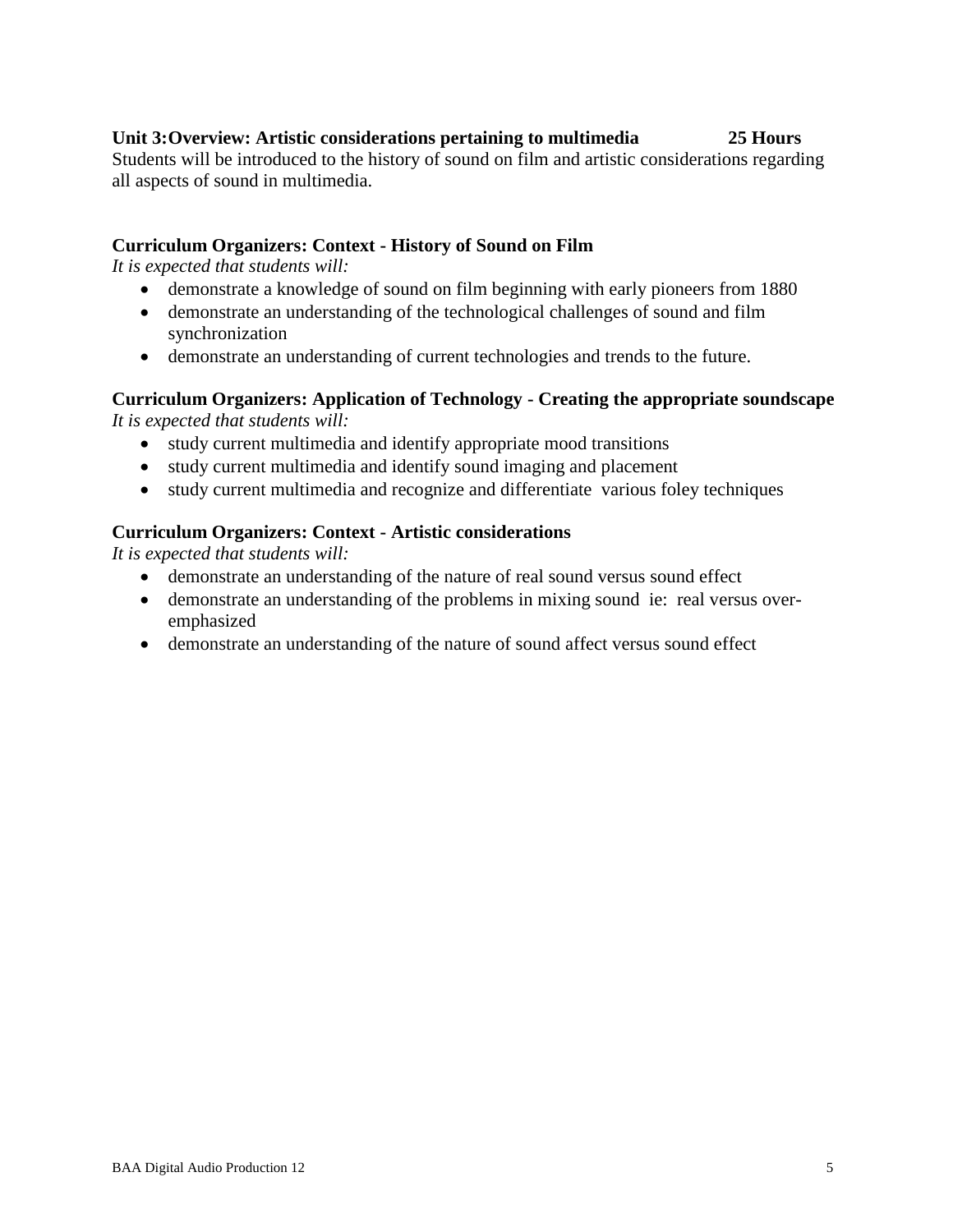# **Unit 4**:**Overview: Integration of Technologies 25 Hours**

Students will explore how sound is applied from the recording studio to TV/Film and computer software

# **Curriculum Organizers: Application of Technology - Synchronization**

*It is expected that students will:*

- demonstrate a knowledge of SMPTE time code
- demonstrate a knowledge of various time code hardware
- demonstrate a knowledge of a variety of frame rates and other video standards

# **Curriculum Organizers: Application of Technology - Hardware**

*It is expected that students will:*

- demonstrate a knowledge of video and sound hardware
- demonstrate an understanding of how these are connected

# **Curriculum Organizers: Application of Technology - Software**

- demonstrate an understanding of a variety of audio and video software programs
- compare and contrast the pros and cons of different programs and formats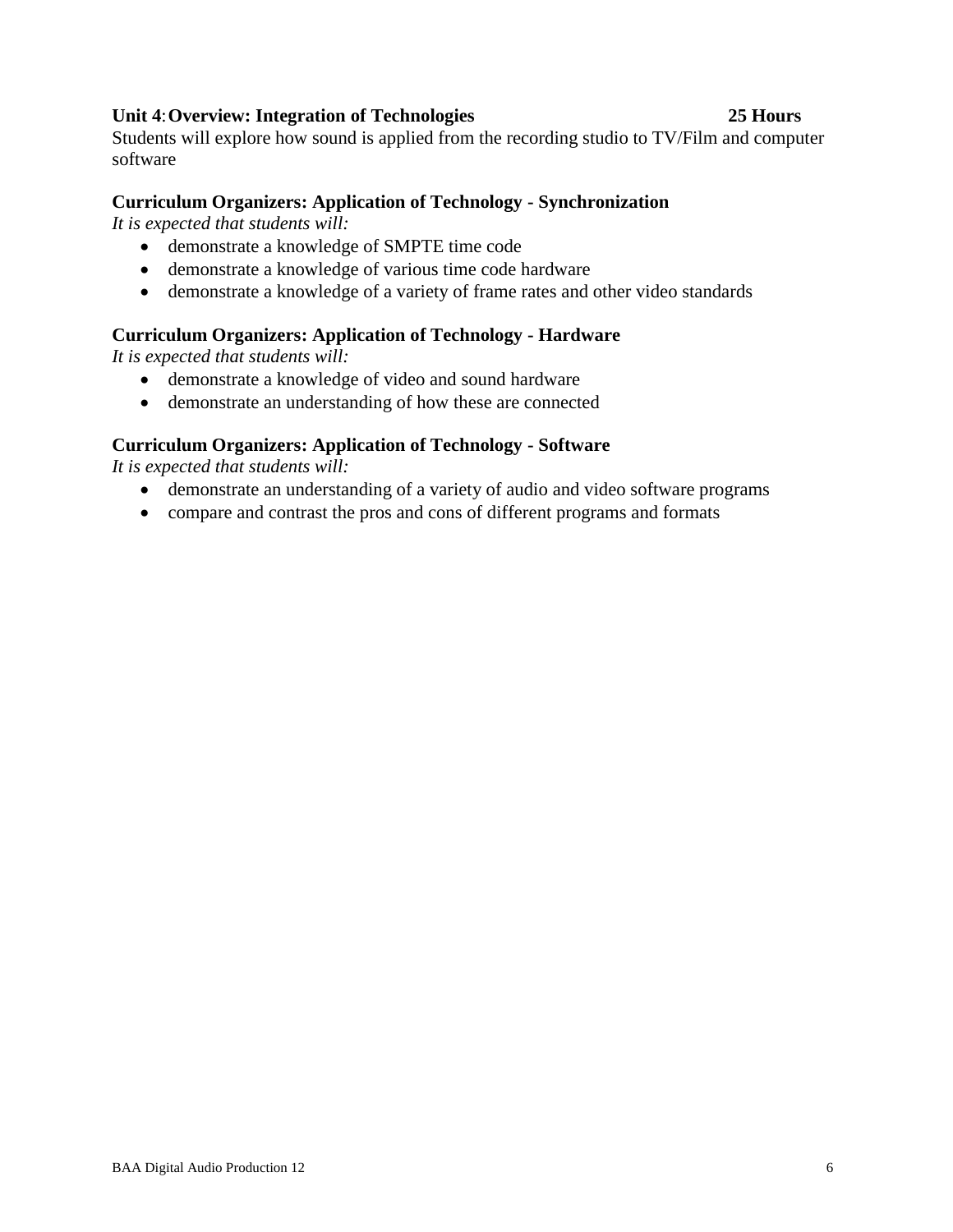### **Unit 5**: **Application of Digital Audio Production 35 Hours**

Students will apply skills acquired to create and present an audio project.

#### **Curriculum Organizers: Planning the Project**

*It is expected that students will:*

- create a written outline of their project including timeline, resources, equipment usage and personnel
- develop plans to include how concepts of this course will be covered

#### **Curriculum Organizers: Application of Technology - Creating the Project**

*It is expected that students will:*

demonstrate an understanding of the production and creation of all aspects of the project

#### **Curriculum Organizers: Application of Technology - Project Presentation**

- create a final mix and edit of the project
- arrange and promote presentation
- appraise feedback from peers and instructor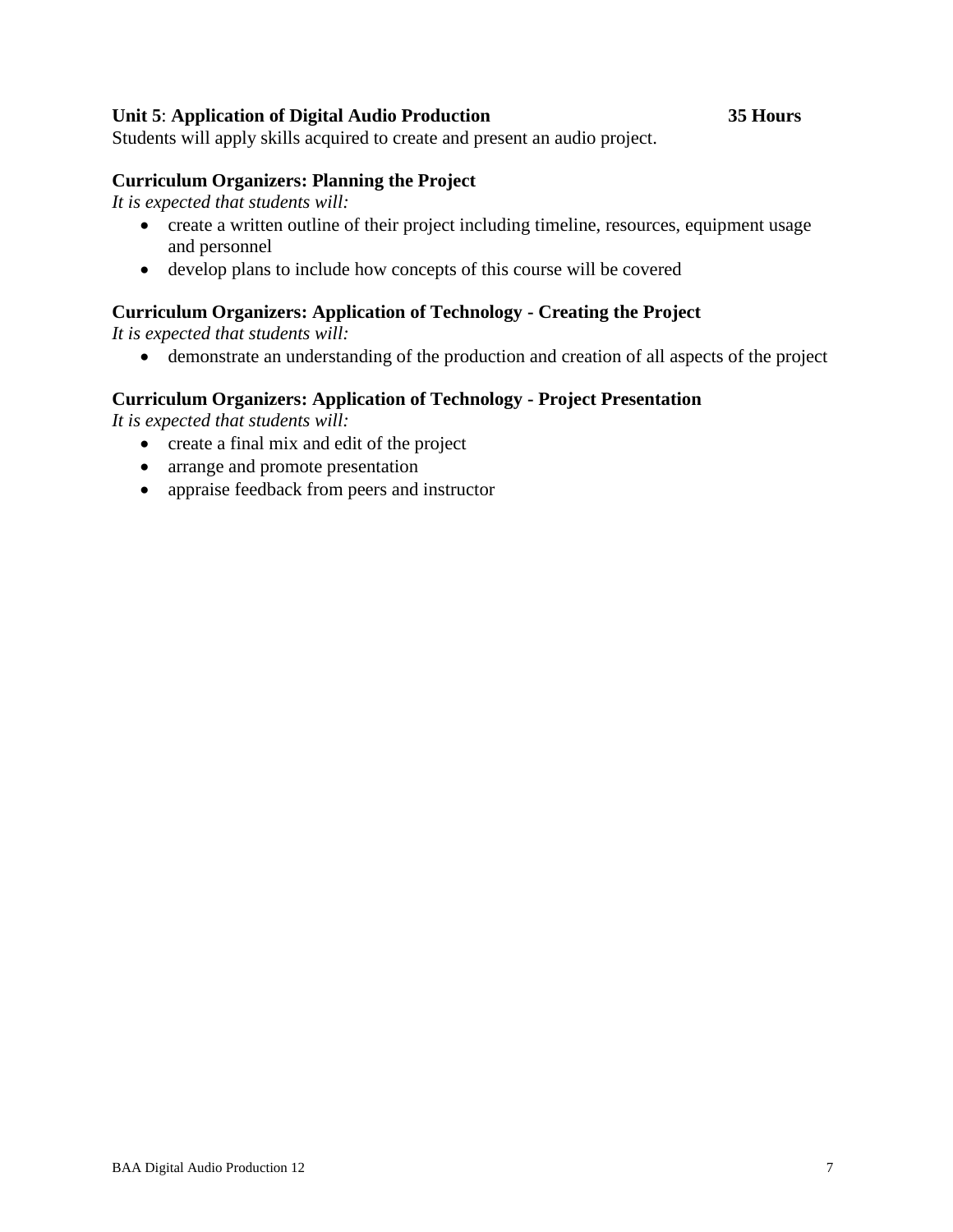# **Instructional Component**:

- direct instruction
- indirect instruction
- interactive instruction
- demonstration
- group work
- research
- practical application
- analysis of own and other projects

### **Assessment Component**:

- Effective formative assessment via:
	- o Clearly articulated and understood learning intentions and success criteria
	- o Questions posed by students, peers and teachers to move learning forward Discussions and dialogue
	- o Feedback that is timely, clear and involves a plan
	- o Students are resources for themselves and others peer and self-assessment
	- o Student ownership

Formative assessment used to adapt learning experiences and inquiry plans on an on-going basis to meet specific learning goals.

Development, awareness and action, based upon metacognition intended to lead to learner independence and self-coaching.

Summative Assessment:

Summative assessments will be determined as students demonstrate proficiency/mastery toward particular learning outcomes. Summative assessments and final grades will reflect the following:

- Students will work collaboratively with the teacher to determine summative achievement on assignments and letter grades based upon dialogue, and evidence of learning
- Behaviour and work habits will NOT be included when determining letter grades
- Marks will not be deducted for late work
- Extra credit and bonus marks will not be awarded
- Plagiarizing will not result in reduced marks/grades –the student will be required to demonstrate their learning authentically
- Attendance will not be considered toward letter grade
- Only individual learning demonstrated –no group marks will be used to determine grades
- Letter grades will reflect learning towards the learning outcomes articulated above
- Letter grades will be based upon criteria provided/agreed upon toward the learning outcomes